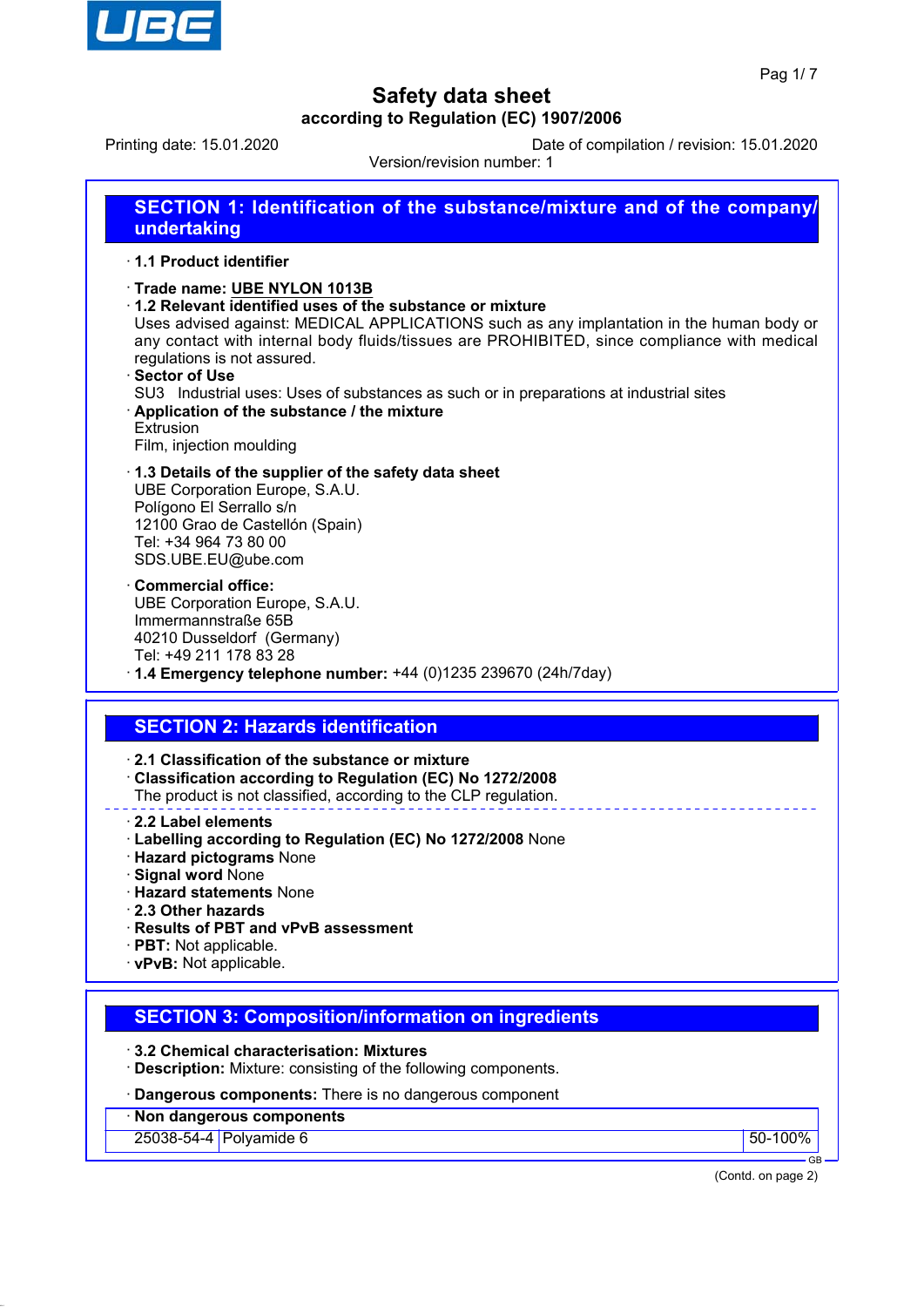

Printing date: 15.01.2020 Date of compilation / revision: 15.01.2020

Version/revision number: 1

**Trade name: UBE NYLON 1013B**

## **SECTION 4: First aid measures**

- ꞏ **4.1 Description of first aid measures** ꞏ **General information:** Immediately remove any clothing soiled by the product. Take affected persons out into the fresh air. Seek medical treatment. No special measures required. ꞏ **After inhalation:** If exposed to vapors from heating and molding material , remove to fresh air . If symptoms, coughing and discomfort in nose and throat remain, get medical attention.
- ꞏ **After skin contact:**
- Immediately wash with water and soap and rinse thoroughly.
- If redness, itching or burning sensation develops, get medical attention.
- After contact with the molten product, cool rapidly with cold water.
- Do not pull solidified product off the skin.

Seek medical treatment.

ꞏ **After eye contact:**

Inmediately flush exposed area with copious amounts of tepid water for at least 15 minutes If redness, itching or burning sensation develops, do not rub eyes and immediately get medical attention.

ꞏ **After swallowing:**

Do not induce vomiting; call for medical help immediately. Rinse out mouth and then drink plenty of water.

ꞏ **4.2 Most important symptoms and effects, both acute and delayed** At molten state, expected to cause burns to skin.

Irreversible dermatitis will occur if you do not wash affected skin immediately and thoroughly.

- ꞏ **4.3 Indication of any immediate medical attention and special treatment needed**
- Treatment: Treat according to symptoms (decontamination, vital functions), no known specific antidote.

### **SECTION 5: Firefighting measures**

### ꞏ **5.1 Extinguishing media**

ꞏ **Suitable extinguishing agents:**

**Water** 

Fire-extinguishing powder

Carbon dioxide

- Use fire extinguishing methods suitable to surrounding conditions.
- ꞏ **For safety reasons unsuitable extinguishing agents:** Not known
- ꞏ **5.2 Special hazards arising from the substance or mixture** In case of fire, the following can be released: Carbon monoxide (CO) Carbon Dioxide (CO2) Under certain fire conditions, traces of other toxic gases cannot be excluded, e.g.: Hydrogen cyanide (HCN) Ammonia (NH3)
- ꞏ **5.3 Advice for firefighters**
- ꞏ **Protective equipment:** Firefighters should wear appropriate protective equipment
- ꞏ **Additional information**

Cool endangered receptacles with water spray.

(Contd. on page 3)

GB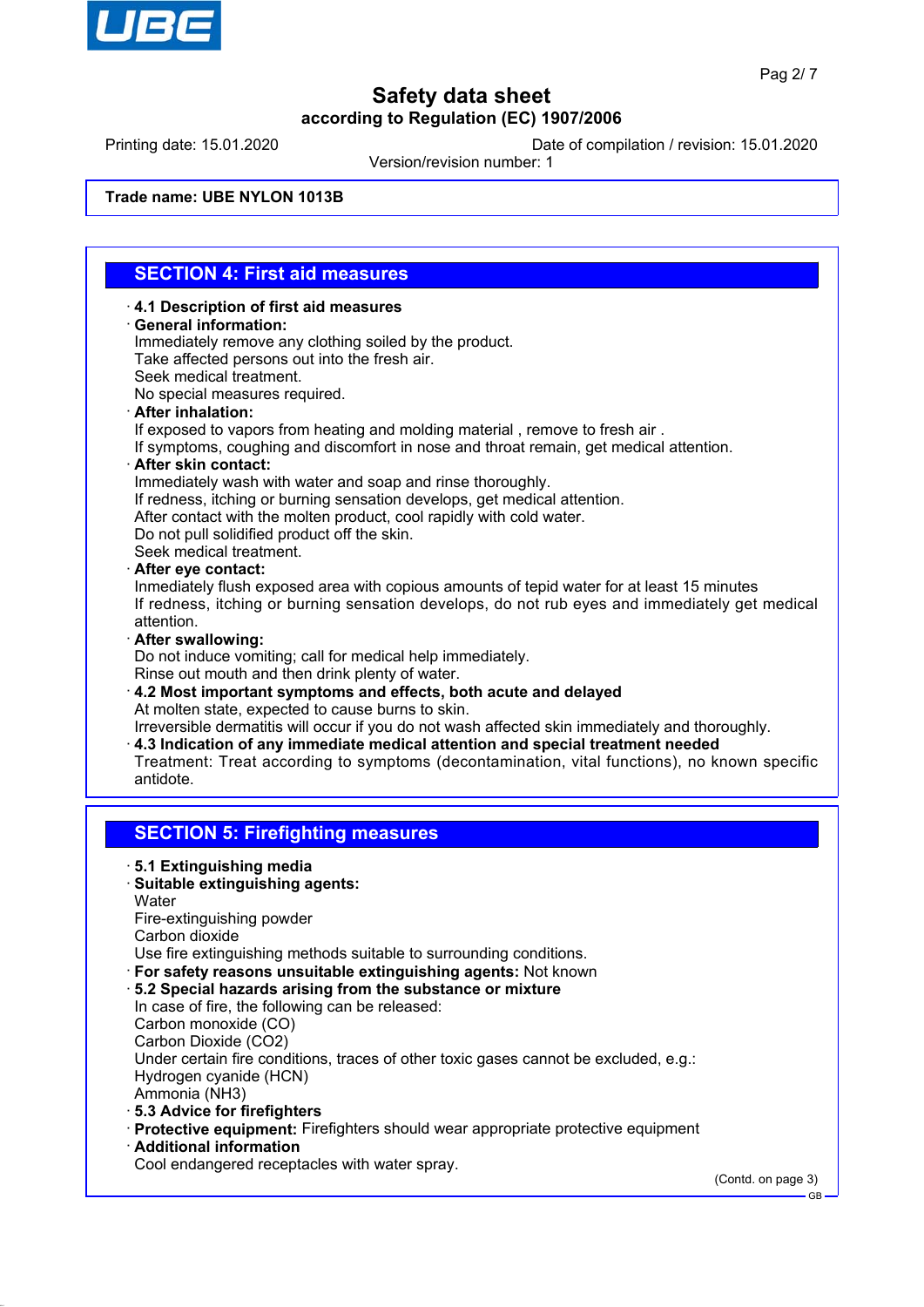

Printing date: 15.01.2020 Date of compilation / revision: 15.01.2020

Version/revision number: 1

**Trade name: UBE NYLON 1013B**

Collect contaminated fire fighting water separately. It must not enter the sewage system.

### **SECTION 6: Accidental release measures**

ꞏ **6.1 Personal precautions, protective equipment and emergency procedures** Stop leak if you can do so without risk Remove combustible materials Ensure adequate ventilation Use personal protective equipment as indicated in paragraph 8

ꞏ **6.2 Environmental precautions:** Do not allow to enter sewers/ surface or ground water.

ꞏ **6.3 Methods and material for containment and cleaning up:**

Sweep up to prevent slipping on polymer pellets Send for recovery or disposal in suitable receptacles.

ꞏ **6.4 Reference to other sections**

See Section 7 for information on safe handling.

See Section 8 for information on personal protection equipment.

See Section 13 for disposal information.

## **SECTION 7: Handling and storage**

### ꞏ **7.1 Precautions for safe handling**

Keep away from foodstuffs, beverages and feed. Immediately remove all soiled and contaminated clothing Wash hands before breaks and at the end of work. Do not eat, drink, smoke or sniff while working. Molten state:

Avoid skin contact with the liquefied material.

Avoid breathing dust/fume/vapours.

ꞏ **Information about fire - and explosion protection:** No special measures required.

### ꞏ **7.2 Conditions for safe storage, including any incompatibilities**

ꞏ **Storage:**

ꞏ **Requirements to be met by storerooms and receptacles:**

Store in cool, dry conditions in well sealed receptacles.

- ꞏ **Information about storage in one common storage facility:** Not required.
- ꞏ **Further information about storage conditions:** Protect from heat and direct sunlight.
- ꞏ **7.3 Specific end use(s)** See item 1.2

### **SECTION 8: Exposure controls/personal protection**

- ꞏ **Additional information about design of technical facilities:** Adequate ventilation should be maintained at handing. Additionally, local exhaust ventilation recommended at melting process.
- ꞏ **8.1 Control parameters**
- ꞏ **Ingredients with limit values that require monitoring at the workplace:**

The product does not contain any relevant quantities of materials with critical values that have to be monitored at the workplace.

ꞏ **Additional information:** The lists valid during the making were used as basis.

(Contd. on page 4) GB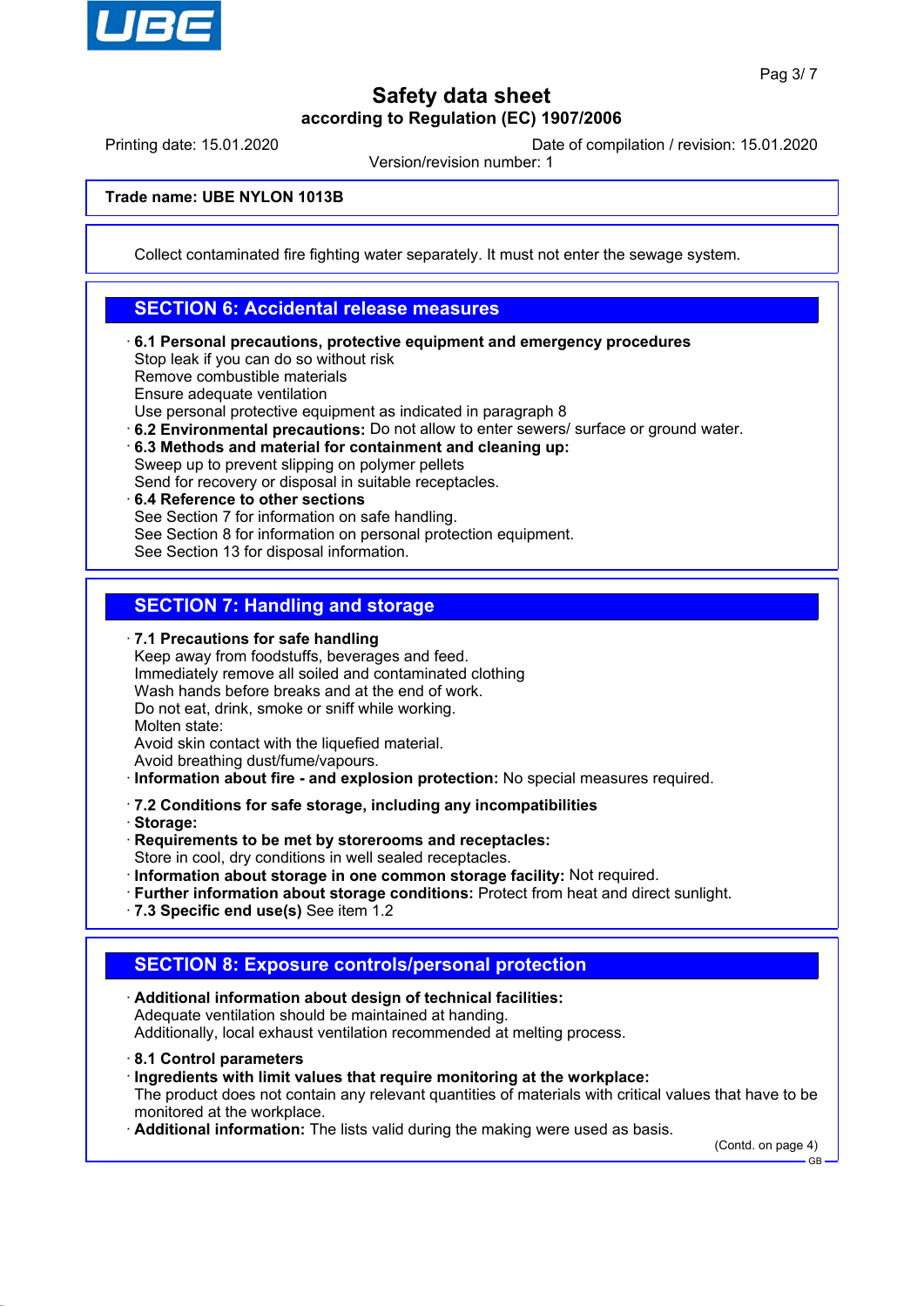

Printing date: 15.01.2020 Date of compilation / revision: 15.01.2020

Version/revision number: 1

**Trade name: UBE NYLON 1013B**

ꞏ **8.2 Exposure controls** ꞏ **Appropriate engineering controls** Adequate ventilation should be maintained at handing. Additionally, local exhaust ventilation recommended at melting process. ꞏ **Personal protective equipment:** ꞏ **General protective and hygienic measures:** In accordance with Directive 89/686/EEC on personal protective equipment ꞏ **Respiratory protection:** Not necessary if room is well-ventilated. Molten state: Wear a respirator conforming to EN140 at least with Type A filter. ꞏ **Protection of hands:** Protective gloves Molten state: Heat protection gloves The glove material has to be impermeable and resistant to the product/ the substance/ the preparation. Due to missing tests no recommendation to the glove material can be given for the product/ the preparation/ the chemical mixture. Selection of the glove material on consideration of the penetration times, rates of diffusion and the degradation ꞏ **Material of gloves** Leather gloves The selection of the suitable gloves does not only depend on the material, but also on further marks of quality and varies from manufacturer to manufacturer. ꞏ **Eye protection:** Safety glasses Safety goggles should be worn. At treating hot polymer or molten polymer, face shield should be recommended. **Skin and body protection: Protective work clothing** ꞏ **Limitation and supervision of exposure into the environment** Prevent the material from spreading into the environment. **SECTION 9: Physical and chemical properties** ꞏ **9.1 Information on basic physical and chemical properties** ꞏ **General Information** ꞏ **Appearance: Form:** Pellets **Colour:** Natural **Odour:** Odourless **Odour threshold:** Not determined.

**pH-value:**  $\blacksquare$  Not applicable because it is a solid mixture

GB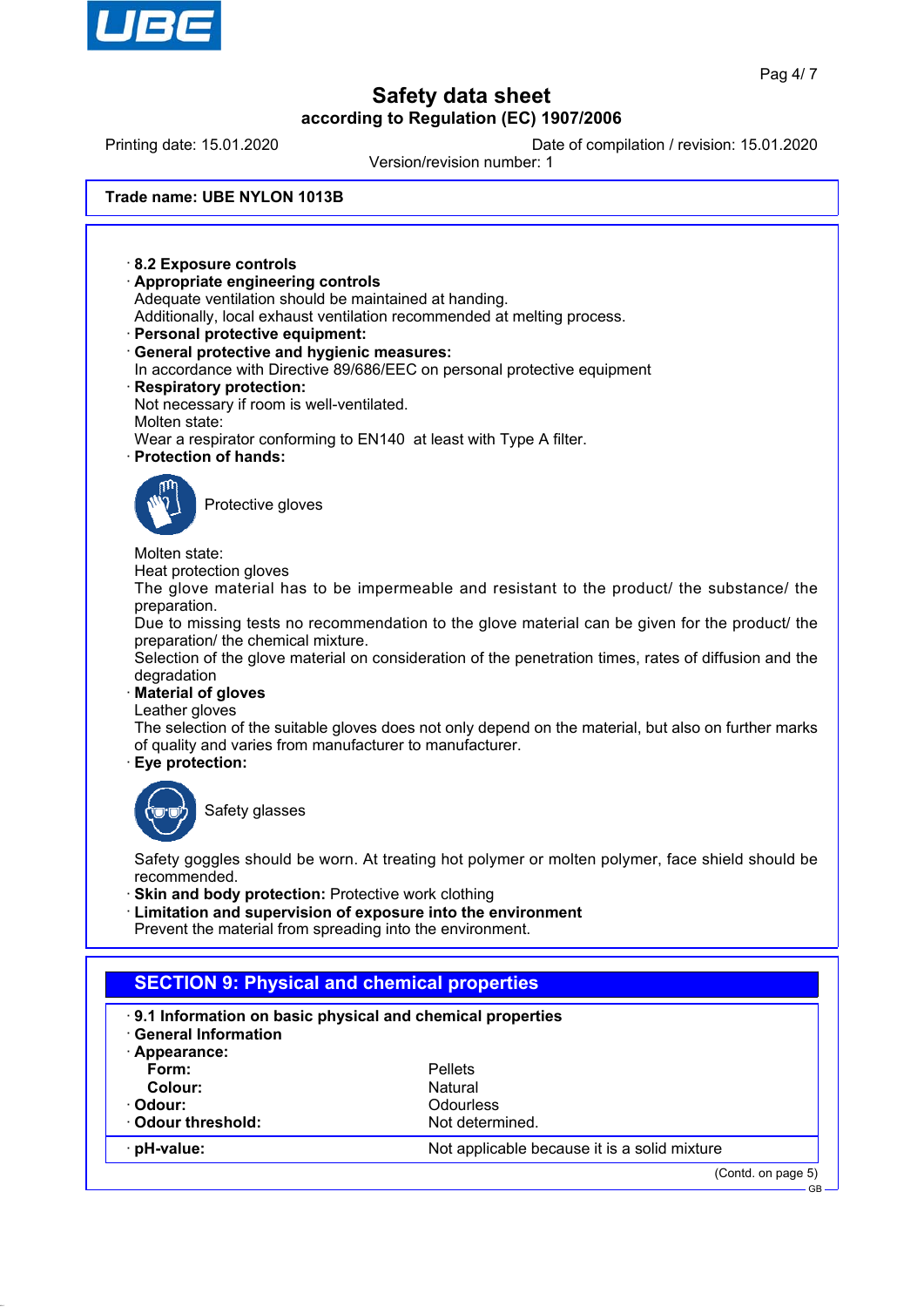

Printing date: 15.01.2020 Date of compilation / revision: 15.01.2020

Version/revision number: 1

**Trade name: UBE NYLON 1013B**

| <b>Change in condition</b><br><b>Melting point/freezing point:</b><br>Initial boiling point and boiling range: Not determined for mixture. | Undetermined.                                                                                                                 |
|--------------------------------------------------------------------------------------------------------------------------------------------|-------------------------------------------------------------------------------------------------------------------------------|
| · Flash point:                                                                                                                             | Not determined for mixture.                                                                                                   |
| · Flammability (solid, gas):                                                                                                               | Product is not flammable.                                                                                                     |
| · Decomposition temperature:                                                                                                               | Not determined for mixture.                                                                                                   |
| · Auto-ignition temperature:                                                                                                               | Not determined for mixture.                                                                                                   |
| <b>Explosive properties:</b>                                                                                                               | Product does not present an explosion hazard.                                                                                 |
| <b>Explosion limits:</b><br>Lower:<br>Upper:                                                                                               | Not determined for mixture.<br>Not determined for mixture.                                                                    |
| · Vapour pressure:                                                                                                                         | Not applicable because it is a solid mixture                                                                                  |
| · Density:<br>· Relative density<br>· Vapour density<br><b>Evaporation rate</b>                                                            | Not tested<br>Not determined.<br>Not applicable because it is a solid mixture<br>Not applicable because it is a solid mixture |
| · Solubility in / Miscibility with<br>water:                                                                                               | Insoluble.                                                                                                                    |
| · Partition coefficient: n-octanol/water:                                                                                                  | Not determined for mixture.                                                                                                   |
| · Viscosity:<br>Dynamic:<br>Kinematic:<br>⋅ 9.2 Other information                                                                          | Not applicable.<br>Not applicable because it is a solid mixture<br>No further relevant information available.                 |

### **SECTION 10: Stability and reactivity**

- ꞏ **10.1 Reactivity** Stable under ordinary conditions of use and storage.
- ꞏ **10.2 Chemical stability**
- Stable at environment temperature.
- The product is stable if stored and handled as prescribed/indicated
- ꞏ **Thermal decomposition / conditions to be avoided:**
- No decomposition if used according to specifications.
- ꞏ **10.3 Possibility of hazardous reactions**
- No hazardous reactions if stored and handled as prescribed/indicated.
- ꞏ **10.4 Conditions to avoid**
- Avoid heat, flames, sparks and other sources of ignition. Avoid high temperature
- ꞏ **10.5 Incompatible materials:** Oxidizing agents, acids, bases and reactive agents.
- ꞏ **10.6 Hazardous decomposition products:**
- Carbon monoxide and carbon dioxide
- Hydrogen cyanide (prussic acid)
- Ammonia

(Contd. on page 6)

GB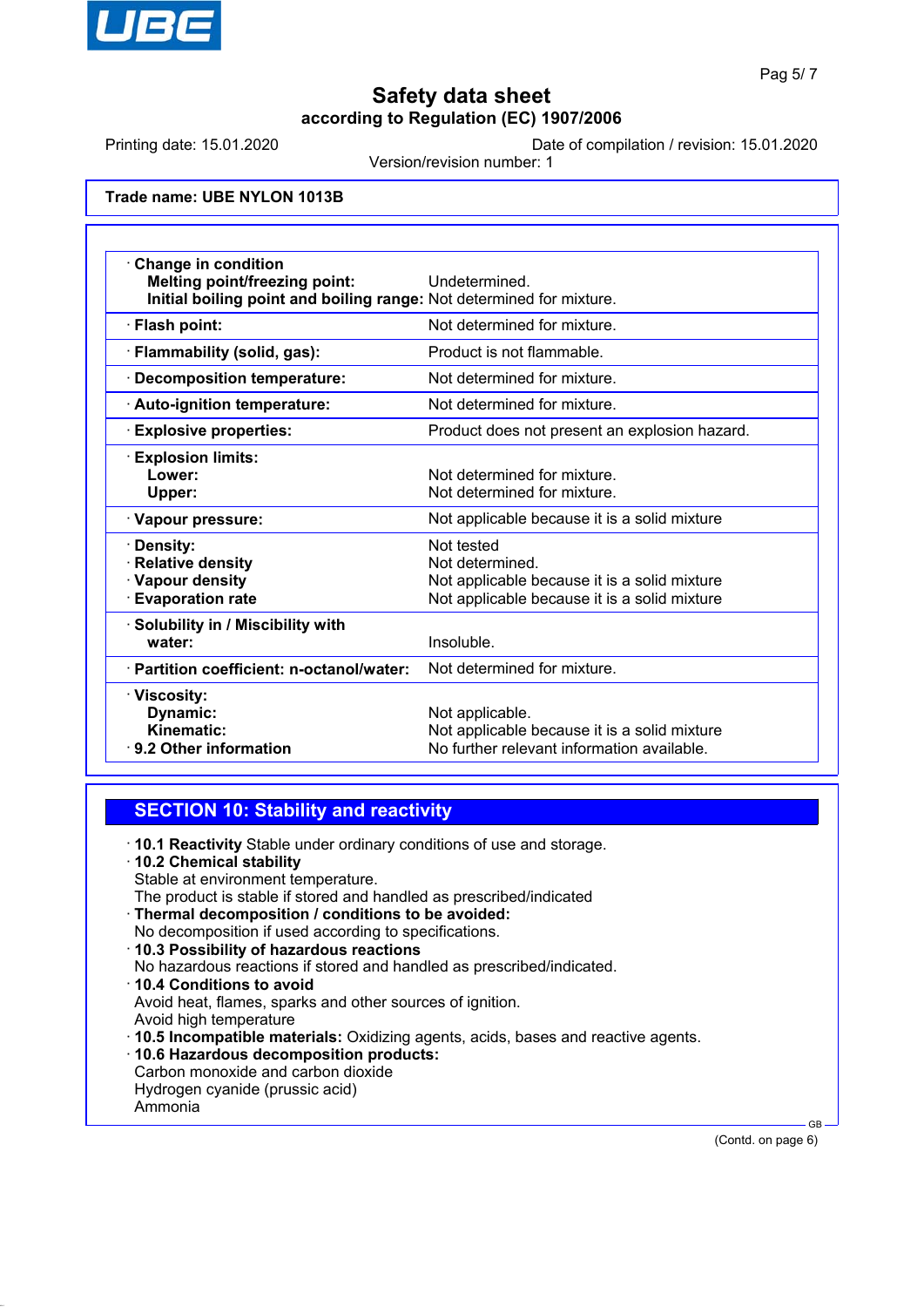

Printing date: 15.01.2020 Date of compilation / revision: 15.01.2020

Version/revision number: 1

**Trade name: UBE NYLON 1013B**

### **SECTION 11: Toxicological information**

ꞏ **11.1 Information on toxicological effects**

- ꞏ **Acute toxicity** Based on available data, the classification criteria are not met.
- ꞏ **Primary irritant effect:**
- ꞏ **Skin corrosion/irritation** Not classified (Lack of data)
- ꞏ **Serious eye damage/irritation** Not classified (Lack of data)
- ꞏ **Respiratory or skin sensitisation** Not classified (Lack of data)
- ꞏ **Other information (about experimental toxicology):**
- Aspiration hazard: No further relevant information available.
- ꞏ **CMR effects (carcinogenity, mutagenicity and toxicity for reproduction)** No further relevant information available.
- ꞏ **Germ cell mutagenicity** Based on available data, the classification criteria are not met.
- ꞏ **Carcinogenicity** Based on available data, the classification criteria are not met.

ꞏ **Reproductive toxicity** Based on available data, the classification criteria are not met.

- ꞏ **STOT-single exposure** Based on available data, the classification criteria are not met.
- ꞏ **STOT-repeated exposure** Based on available data, the classification criteria are not met.
- ꞏ **Aspiration hazard** Based on available data, the classification criteria are not met.

### **SECTION 12: Ecological information**

- ꞏ **12.1 Toxicity**
- ꞏ **Aquatic toxicity:** No further relevant information available.
- ꞏ **12.2 Persistence and degradability** No further relevant information available.
- ꞏ **12.3 Bioaccumulative potential** No further relevant information available.
- ꞏ **12.4 Mobility in soil** No further relevant information available.
- ꞏ **Additional ecological information:**
- ꞏ **General notes:**

Do not allow undiluted product or large quantities of it to reach ground water, water course or sewage system.

- ꞏ **12.5 Results of PBT and vPvB assessment**
- ꞏ **PBT:** Not applicable.
- ꞏ **vPvB:** Not applicable.

ꞏ **12.6 Other adverse effects** No further relevant information available.

### **SECTION 13: Disposal considerations**

- ꞏ **13.1 Waste treatment methods**
- ꞏ **Recommendation**

Chemical residues generally count as special waste Disposal must be made according to official regulations.

- ꞏ **Uncleaned packaging:**
- ꞏ **Recommendation:**

Packaging may contain residues of the product and should be treated accordingly.

### **SECTION 14: Transport information**

ꞏ **14.1 UN-Number** The substance is not classified under transport regulations

(Contd. on page 7)

GB